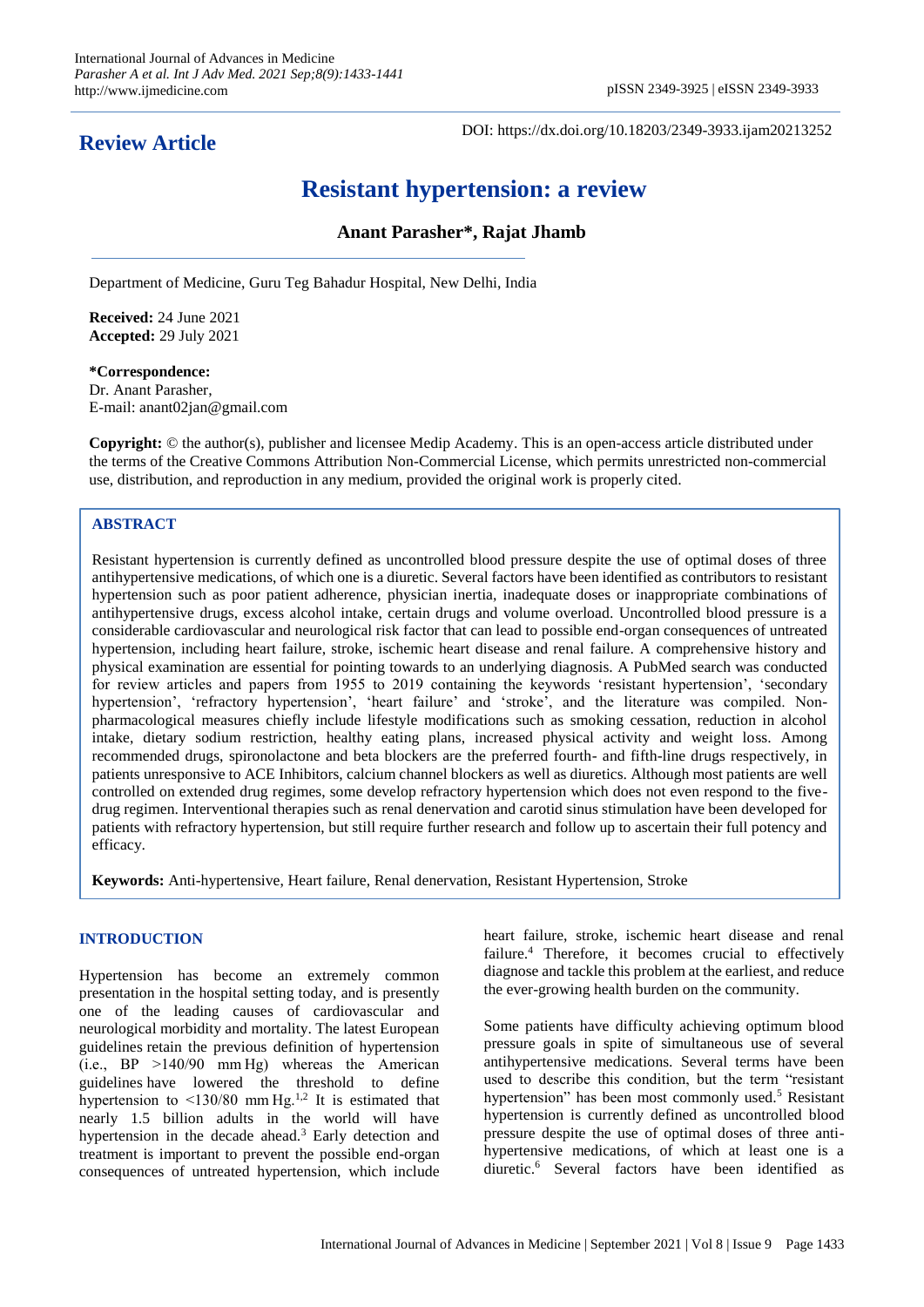contributors to resistant hypertension. Some of these important factors are poor patient compliance, physician inertia, inadequate doses or inappropriate combinations of anti-hypertensive drugs, excess alcohol intake, certain drugs and volume overload. $6-14$  It is a relatively common phenomenon, with an estimated prevalence of 10-20% among treated hypertensive patients. Refractory hypertension is rare with a prevalence of about 5% of patients with uncontrolled resistant hypertension. It is defined as an uncontrolled blood pressure with the use of five or more anti-hypertensive medications, including a long-acting thiazide diuretic, such as chlorthalidone, and a mineralocorticoid receptor antagonist such as spironolactone.<sup>15</sup>

It is estimated that roughly one-tenth of hypertensive patients in westernized countries have resistant hypertension; higher rates seen in specialist centers as compared to primary and secondary centers.<sup>15,16</sup> Secondary hypertension represents another very important contributor to drug resistance (Tables 1 and 2).<sup>5</sup>

## **Table 1: A general overview of the various conditions leading to secondary hypertension.4,5,16**

| <b>S. no.</b> | <b>Causes</b>                                         |
|---------------|-------------------------------------------------------|
|               | Endocrine disorders                                   |
|               | Neurological disorders such as intracranial<br>masses |
|               | Renal disorders such as chronic kidney<br>disease     |
|               | <b>Stress</b>                                         |
| 5             | Drugs                                                 |
|               | Obstructive sleep apnea                               |
|               | Coarctation of aorta                                  |

## **Table 2: The various endocrinal causes of hypertension.<sup>5</sup>**

| <b>S. no.</b> | <b>Endocrinal causes of secondary</b><br>hypertension |
|---------------|-------------------------------------------------------|
| 1             | Primary aldosteronism (Conn's syndrome)               |
| $\mathbf{2}$  | Pheochromocytoma                                      |
| 3             | Hyperthyroidism                                       |
|               | Hypothyroidism                                        |
| 5             | Cushing's syndrome                                    |
| 6             | Acromegaly                                            |
| 7             | Hyperparathyroidism                                   |
| 8             | Carcinoid tumor                                       |
| q             | Congenital adrenal hyperplasia (CAH)                  |

## **PREVALENCE AND RISK FACTORS**

The prevalence of resistant hypertension shows a wide variation, with data from many clinical trials showing a relatively high prevalence in the general population (20- 35%).5-14 Higher prevalence is seen in patients with chronic kidney disease (CKD) or renal transplant patients (29%-56%), confirming the findings of previous studies that showed the prevalence of resistant hypertension to be almost three times higher among patients with CKD than the general hypertensive population.<sup>17</sup> The true prevalence of resistant hypertension is a bit challenging to measure due to the existence of 'pseudo-resistant' hypertension, which refers to poorly controlled disease that appears resistant but is actually attributable to other factors. The most common factors for apparent treatment resistance have been found to be either non-compliance to, or insufficient drug therapy.

Several lifestyle factors have been found to affect the resistance to anti-hypertensive treatment. Excessive dietary salt intake is a common contributor to resistant hypertension and acts by blunting the blood pressure reducing actions of most antihypertensive drugs, including diuretics and inhibitors of the renin-angiotensin system. Obesity also contributes to treatment resistance, and blood-pressure control has been found to be more difficult to achieve in obese hypertensive patients as compared to lean hypertensive patients. The factors implicated in the pathogenesis of obesity induced hypertension include Insulin resistance, sympathetic nervous system overactivity, sodium retention, and activation of the reninangiotensin system. Heavy alcohol consumption is another important factor which has been shown to result in blood pressure elevation. In addition, blood pressure control might be more difficult in heavy drinkers due to poor adherence to anti-hypertensive medication.<sup>6-14</sup>

Some of the major non-pathological factors which are implicated in treatment resistant hypertension include poor patient compliance, short half-lives of prescribed drugs, faulty blood pressure measurement technique, 'white-coat' hypertension, unhealthy lifestyle practices (as mentioned above), and the use of medications that cause elevation of blood pressure (Table 3).

Table 4 gives an overview of the common causes of resistant hypertension and patient characteristics, according to the European society of cardiology (ESC) 2018 guidelines.<sup>1</sup>

## **Table 3: An overview of the various drugs causing elevations in blood pressure.4, 16**

| S.<br>no.    | Drugs implicated in secondary hypertension                                                    |
|--------------|-----------------------------------------------------------------------------------------------|
| 1            | Non-steroidal anti-inflammatory drugs (NSAID)                                                 |
| $\mathbf{2}$ | Oral contraceptives (OCPs)                                                                    |
| 3            | Tricyclic anti-depressants (TCAs)                                                             |
| 4            | Monoamine oxidase (MAO) inhibitors                                                            |
| 5            | Cyclosporine and tacrolimus                                                                   |
| 6            | Cocaine                                                                                       |
| 7            | Sympathomimetic drugs (Epinephrine, nor-<br>epinephrine, dopamine, amphetamine,<br>ephedrine) |
| 8            | <b>VEGF</b> inhibitors                                                                        |
| 9            | Erythropoietin (EPO)                                                                          |
|              | Caffeine and alcohol                                                                          |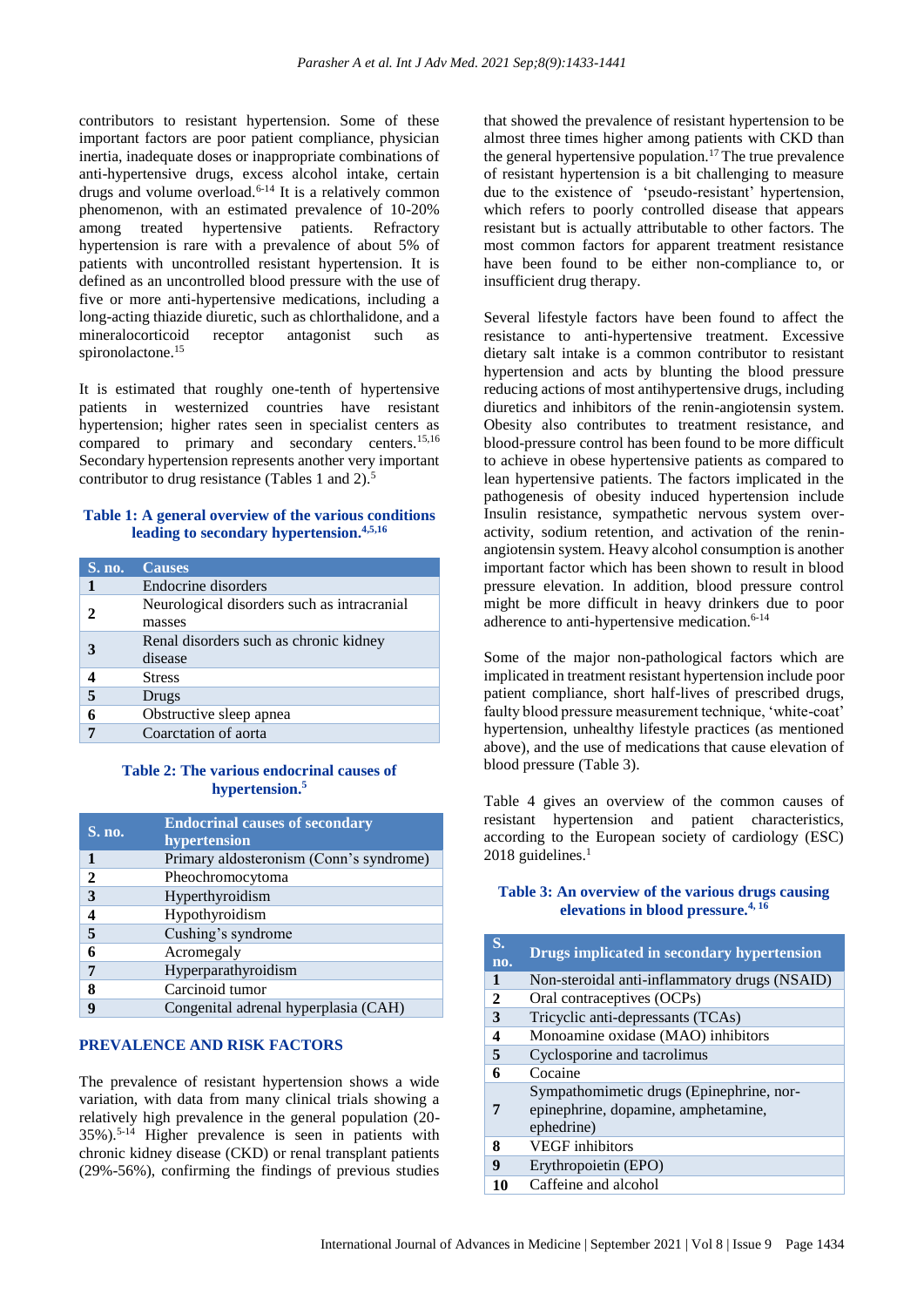## **Table 4: An overview of the common causes of resistant hypertension and patient characteristics.1, 18**

| <b>Characteristi</b><br>cs of patients<br>with resistant<br>hypertension                             | <b>Common causes</b><br>of secondary<br>hypertension                  | <b>Drugs</b><br>associated with<br>secondary<br>hypertension                                                  |
|------------------------------------------------------------------------------------------------------|-----------------------------------------------------------------------|---------------------------------------------------------------------------------------------------------------|
| Ag>75 years<br>and black<br>population                                                               | Chronic kidney<br>disease                                             | Oral<br>contraceptives                                                                                        |
| <b>Obesity</b>                                                                                       | Atherosclerotic<br>renovascular<br>disease (Renal<br>artery stenosis) | <b>NSAIDs</b>                                                                                                 |
| <b>High sodium</b><br>intake                                                                         | Primary hyper-<br>aldosteronism                                       | Tricyclic anti-<br>depressants                                                                                |
| $Co-$<br>morbidities<br>such as CKD,<br>atheroscleros<br>is, diabetes,<br>LVH, aortic<br>stiffening. | Obstructive sleep<br>apnea                                            | Monoamine<br>oxidase (MAO)<br>inhibitors                                                                      |
|                                                                                                      | Pheo-<br>chromocytoma                                                 | <b>Steroids</b>                                                                                               |
|                                                                                                      | Hyperthyroidism                                                       | Cyclosporine<br>and tacrolimus                                                                                |
|                                                                                                      | Hyper-<br>parathyroidism                                              | Sympathomime<br>tic drugs<br>(Epinephrine,<br>nor-<br>epinephrine,<br>dopamine,<br>amphetamine,<br>ephedrine) |
|                                                                                                      | Cushing's disease                                                     | Cocaine                                                                                                       |
|                                                                                                      | Aortic coarctation                                                    | <b>VEGF</b><br>inhibitors                                                                                     |
|                                                                                                      | Fibromuscular<br>dysplasia                                            | Erythropoietin                                                                                                |
|                                                                                                      |                                                                       | Caffeine and<br>alcohol                                                                                       |

#### **CLINICAL FEATURES AND DIAGNOSIS**

The patients usually present with headache, palpitations or chest pain but in few cases may be completely asymptomatic. End organ damage becomes highly likely in patients with prolonged uncontrolled blood pressure.<sup>19</sup> Possible end-organ consequences of untreated hypertension include ischemic heart disease, heart failure, stroke and renal failure.<sup>4</sup> Resistant hypertension is suspected in patients having persistently elevated blood pressure, which responds minimally to at least six months of therapy with three conventional anti-hypertensive agents.<sup>20</sup> Diagnosis is confirmed if the treatment is proven unsuccessful after completion of six months of treatment, the blood pressure is measured by proper technique and confounding factors such as pseudo-resistance have been ruled out.<sup>4</sup>



## **Figure 1: American college of cardiology (ACC) 2017 guidelines for diagnosis, evaluation and treatment of resistant hypertension.2**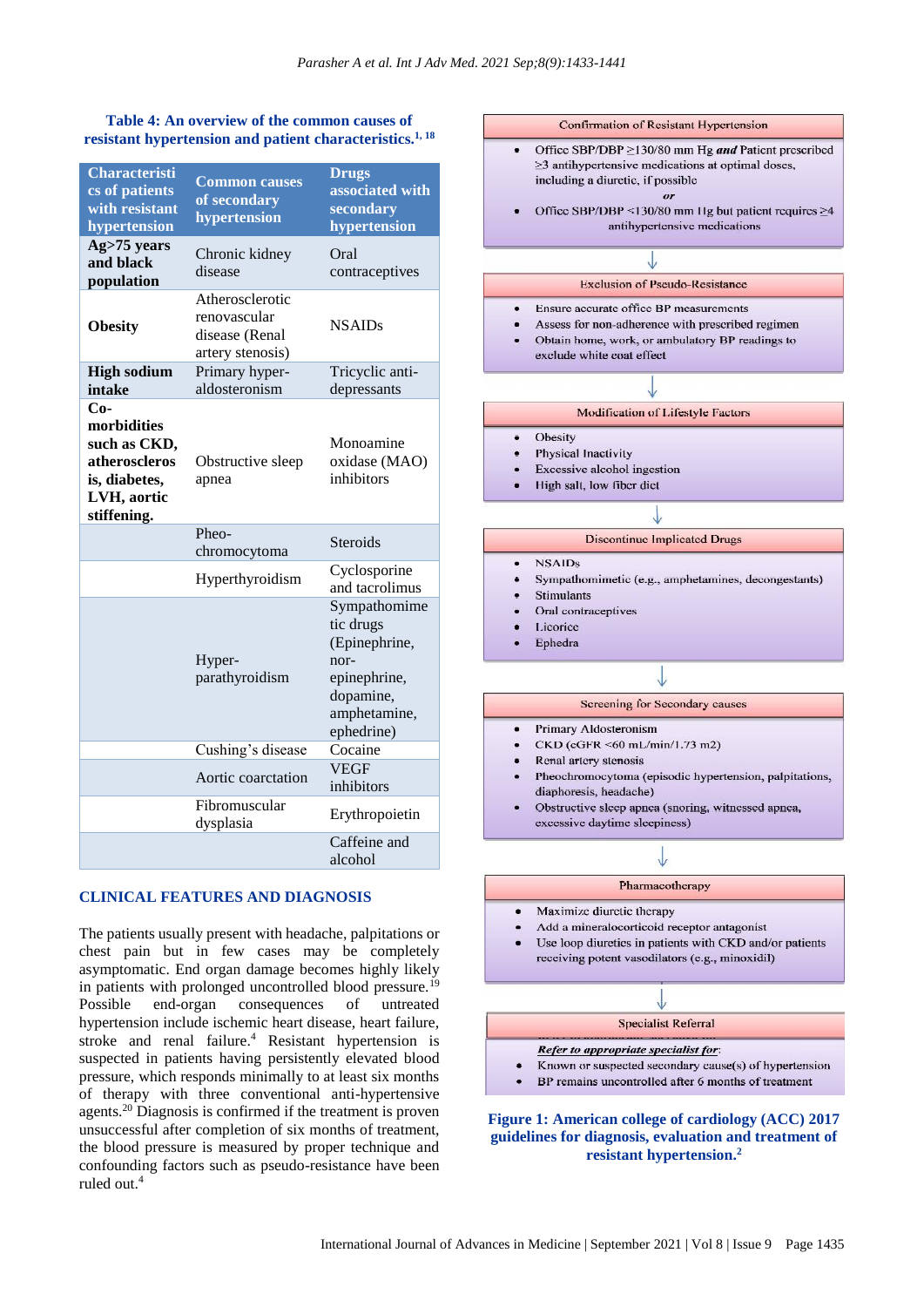Patients with resistant hypertension require screening for secondary causes, (Table 1) such as obstructive sleep apnea, chronic kidney disease and primary hyperapproximation and the physical dosteronism.<sup>21</sup> A comprehensive history and physical examination is essential for pointing towards to an underlying diagnosis. The patient may have general tiredness and disturbance of sleep-wake cycle pathognomonic of obstructive sleep apnea/episodic<br>palpitations with headaches suggestive of palpitations with headaches suggestive of pheochromocytoma, while abdominal bruit might imply renal artery stenosis.<sup>4</sup> Many case reports have documented an asymptomatic presentation in these patients.

Patients with resistant hypertension should be investigated with kidney function tests such as serum creatinine levels, estimated glomerular filtration rate, urine dipstick analysis and a renal doppler ultrasound.10,16 This is due to the high prevalence of chronic kidney disease in patients with resistant hypertension. 24-hour ambulatory blood pressure monitoring should also be undertaken to nullify the white coat effect as well as because the blood pressure readings from ambulatory monitoring correlate more closely with morbidity and mortality. $17,22,23$  All patients with ongoing uncontrolled hypertension should also assessed for signs of end-organ compromise by means of yearly fundoscopy, electrocardiogram and urine dipstick analysis.<sup>4</sup>

The investigations for secondary causes of hypertension (Table 5) and a simple diagnostic algorithm as given by the American college of cardiology in 2017 for resistant hypertension has been depicted in Figure 1.<sup>2</sup>

| Table 5: Investigations for secondary causes of |  |  |
|-------------------------------------------------|--|--|
| hypertension. $4,16,24$                         |  |  |

| <b>Suspected secondary cause</b> | <b>Investigation</b>     |  |
|----------------------------------|--------------------------|--|
| <b>Primary</b>                   | Plasma aldosterone to    |  |
| hyperaldosteronism               | renin ratio              |  |
| <b>Thyroid dysfunction</b>       | Thyroid function tests   |  |
|                                  | $(T3, T4$ and $TSH)$     |  |
|                                  | 24-hour urinary          |  |
| Pheochromocytoma                 | catecholamine levels     |  |
|                                  | Plasma Metanephrines     |  |
| Cushing's syndrome               | Urinary cortisol         |  |
| <b>Obstructive sleep apnea</b>   | Polysomnography          |  |
| Renovascular disease             | Renal artery duplex scan |  |
| <b>Renal parenchymal</b>         | Renal ultrasound scan    |  |
| disease                          |                          |  |
| <b>Coarctation of aorta</b>      | Cardiac ultrasound scan  |  |

## **MANAGEMENT**

Treatment comprises of both non-pharmacological as well as pharmacological measures. Non-pharmacological measures chiefly include lifestyle modifications such as smoking cessation, reduction in alcohol intake, dietary sodium restriction, healthy eating plans, increased physical activity and weight loss. Lifestyle adjustments complement the efficacy of drug therapy and are often satisfactory in uncomplicated essential hypertension.<sup>4</sup> A brief overview of the treatment recommendations given by the ESC in 2018 has been shown below in Table 6.

## **Table 6: European society of cardiology (ESC/ESH) 2018 recommendations for diagnosis and treatment of resistant hypertension.1, 25**

| <b>Recommendations</b> |                                                                                                                                                          | Class        | <b>Level of evidence</b> |
|------------------------|----------------------------------------------------------------------------------------------------------------------------------------------------------|--------------|--------------------------|
| <b>Diagnosis</b>       | It is recommended that hypertension be defined as resistant hypertension<br>when:                                                                        |              |                          |
|                        | A Therapeutic regimen including optimal or best-tolerated doses of anti-                                                                                 |              |                          |
|                        | hypertensives which include a diuretic (typically an ACE inhibitor or an<br>ARB with a CCB and a thiazide/thiazide-type diuretic), fails to lower clinic | $\mathbf{1}$ | C                        |
|                        | SBP and DBP values to $\langle 140 \text{ mmHg} \rangle$ and/or $\langle 90 \text{ mmHg} \rangle$ , respectively,                                        |              |                          |
|                        | Inadequate control of BP has been confirmed by ABPM or HBPM; and                                                                                         |              |                          |
|                        | Other causes of pseudo-resistant hypertension (e.g., poor medication                                                                                     |              |                          |
|                        | adherence) and secondary hypertension have been ruled out.                                                                                               |              |                          |
| <b>Treatment</b>       | Recommended treatment of resistant hypertension is:                                                                                                      |              |                          |
|                        | Lifestyle modifications, especially dietary sodium restriction.                                                                                          |              | B                        |
|                        | Addition of low-dose spironolactone to the existing treatment regimen.                                                                                   |              |                          |
|                        | Substitution by eplerenone, amiloride or higher doses of Thiazide/Thiazide-                                                                              |              |                          |
|                        | like or loop diuretics, if patient is intolerant to spironolactone.                                                                                      |              |                          |
|                        | Or the addition of bisoprolol/doxazosin.                                                                                                                 |              |                          |

#### **NON-PHARMACOLOGICAL THERAPY**

NSAID therapy needs to be terminated in patients with resistant hypertension, exacerbation of prior hypertension, or incident hypertension. Pain relief can be optimally achieved by acetaminophen in patients with osteoarthritis and pain of musculo-skeletal origin. In patients with chronic inflammatory arthritic diseases such as rheumatoid arthritis who respond better to anti-inflammatory agents, tramadol or nerve blocks might be of help, constituting effective alternatives to NSAIDs. In cases, however, where NSAIDs are indispensable, the lowest effective dose should be administered, since the existing data points towards dose-related effects of NSAIDs on blood pressure.5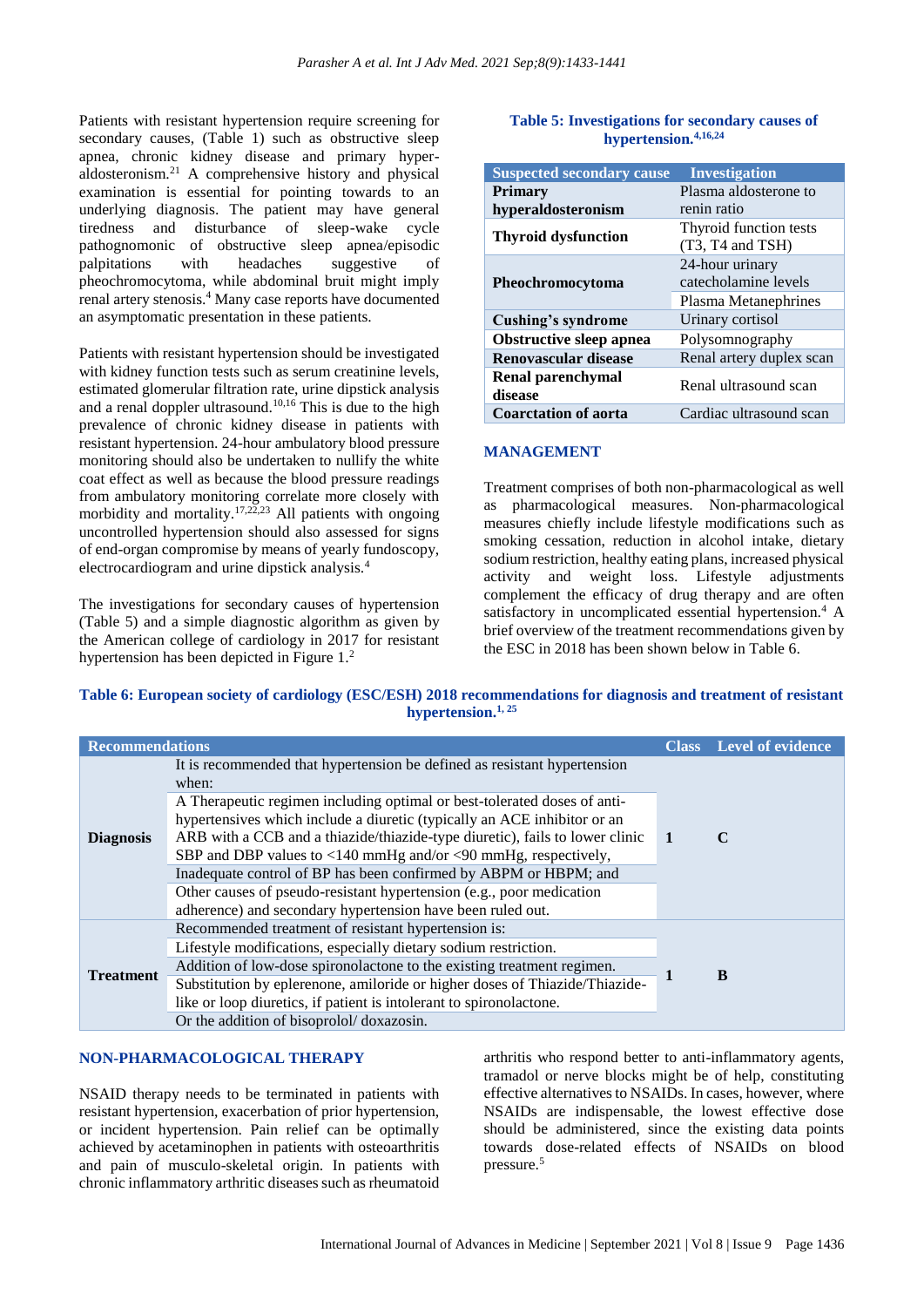Another class of drugs that are widely used and are capable of inducing hypertension are oral contraceptives.<sup>26</sup> Women using oral contraceptives have a much higher risk of developing hypertension compared to women that were not using such drugs ("pill"-induced hypertension). A study in hypertensive women revealed that those taking oral contraceptives had more severe hypertension and lower blood-pressure control rates than women using other contraceptive methods. However, withdrawal of oral contraceptives abolished this increased risk, underlining the need for close monitoring in women taking oral contraceptives.5,27 Combined oral contraceptives (progestin and estradiol) were seen to be associated with higher and more frequent blood pressure elevations than progestin-only oral contraceptives. It can, therefore, be summarized that oral contraceptive may contribute to resistance in hypertensive women, but the underlying composition and type of oral contraceptive is also important.<sup>5</sup>

There has been a long-standing association between obstructive sleep apnea (OSA) and hypertension, which has been shown in epidemiological, longitudinal, and cross-sectional studies, as well as in studies from specialized clinics.<sup>28</sup> OSA in normotensive subjects has also been shown to be an important predictor of future development of hypertension.<sup>5</sup> Continuous positive airway pressure (CPAP) represents the treatment of choice for patients with OSA. In addition to decreasing the incidence of cardiovascular events in patients with OSA, CPAP also attenuates the blood pressure elevations during sleep. $29,30$ However, the long-term effects of CPAP on blood pressure are not well documented.

Primary aldosteronism, which was initially described by Conn in 1955, is another common cause of resistant hypertension.<sup>31</sup> It is characterized by autonomous production of aldosterone by the adrenal glands and a subsequent decrease in renin levels though negative feedback. Aldosterone excess leads to hypertension, metabolic alkalosis, hypernatremia, and potassium loss resulting in hypokalemia. It can result from an aldosterone producing adenoma, bilateral adrenal hyperplasia or rare familial syndromes.<sup>5</sup> Medical therapy includes calcium channel blockers, mineralocorticoid antagonists such as spironolactone and eplerenone, angiotensin converting enzyme inhibitors (ACE inhibitors) and angiotensin receptor blockers (ARBs). Surgery is the treatment of choice for typical aldosteronomas, renin-responsive adenomas (RRAs), and primary adrenal hyperplasia (PAH). The present options are (1) Partial adrenalectomy, in which a wedge resection of the gland with the adenoma is performed along with aldosteronoma enucleation, and (2) Medulla-sparing adrenalectomy, in which the adrenal medullary tissue is retained, while removing the cortex.

Renovascular hypertension is another common form of secondary hypertension of atherosclerotic origin in the vast majority of cases. It is seen more frequently in older individuals, diabetics, smokers, and in patients with atherosclerotic lesions at other vascular beds.<sup>32</sup> Nearly one-fourth of patients who undergo cardiac catheterization are found to have higher than 70%renal artery stenosis (RAS).<sup>33</sup> On the other hand, Fibro-muscular dysplasia is a much less frequent cause of RAS (approximately 10%) than atherosclerosis; seen more frequently in younger females. Renovascular hypertension is quite common among patients with resistant hypertension, and the diagnosis can be confirmed by several methods which can detect RAS (duplex ultrasound, renal scintigraphy, and CT and MR angiography) with rather good sensitivity and specificity.<sup>34,35</sup> Treatment options include: Surgical treatment, Balloon angioplasty (with or without stenting), and conservative drug treatment. The surgical approaches (Percutaneous trans-luminal angioplasty (PTA), surgical revascularization and nephrectomy) are reserved for specific indications, while the remaining two approaches have been compared in the recently published ASTRAL study and the CORAL study, without any definite evidence of any one being superior over the other.<sup>36</sup> Pharmacological treatment includes Calcium channel blockers, ACE inhibitors and ARBs, diuretics, beta blockers and eplerenone.

For the Non-pathologic causes of resistant hypertension, treatment has to be individualized. Poor patient compliance has to be corrected and modified via proper guidance and counseling by the primary care physician. The patient needs to be made fully aware of the catastrophic effects of inadequate control of blood pressure. Anti-hypertensives need to be given in accordance with their half-lives and timings of peak effectivity. For example, amlodipine can be prescribed as once daily morning or evening dose for adequate and effective control whereas ACE inhibitors such as enalapril and ARBs such as telmisartan are seen to be more effective when given as a twice daily divided regimen. Better control of early morning and mid-day blood pressure spike can be achieved in young patients with bedtime dosing of anti-hypertensives instead of the usual morning dosing. Although much more effective, and also protective against risk of stroke and myocardial infarction, night time dosing is not advisable for elderly patients in view of the risk of late-night dizziness or fall leading to injury.

The physician should also be careful with his/her blood pressure measurement techniques as faulty techniques quite often lead to erroneous blood pressure readings and the patient becomes falsely labelled as a case of resistant hypertension. Many patients with 'white-coat' hypertension are also wrongly diagnosed as treatment resistant. This can be avoided by proper ambulatory blood pressure monitoring (ABPM) and re-assessment of the patient every 3-6 months to confirm the diagnosis. Blood pressure lowering medications are rarely required in these patients as most of them are quite well controlled by the initiation of a healthy lifestyle, diet modification with low salt intake and a high intake of fresh fruits, green vegetables and adequate fibre, proper exercise and weight loss, complete cessation of smoking and alcohol intake,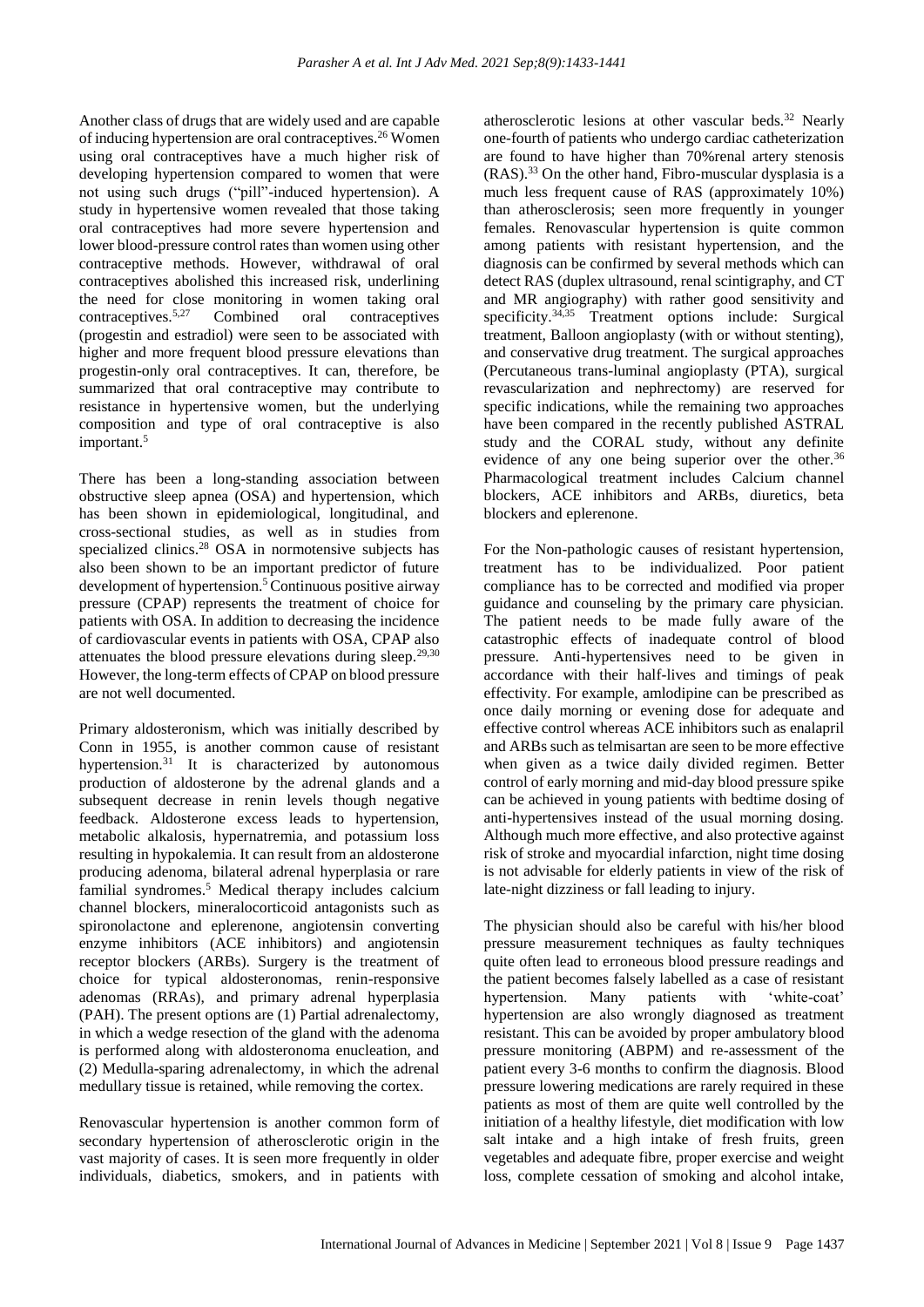and the correction of hyperglycemia as well as dyslipidemia. Discontinuation of drugs/medications responsible for elevating blood pressure is strongly advised as has been discussed in detail above.

## **PHARMACOLOGICAL THERAPY**

The preferred initial drug choices are the same as for essential hypertension.<sup>37</sup> The guidelines of the national institute for health and clinical excellence (NICE) recommend initial treatment with an angiotensinconverting enzyme inhibitor (ACE inhibitor) in patients younger than 55 years of age, or a dihydropyridine calcium channel blocker (CCB) in patients older than 55 or black patients of any age.<sup>38</sup> Adequate monotherapy controls hypertension in almost 30% of cases, but the regimen can be modified by altering the dosage or adding an additional class of drug, if control is not optimized with a single drug.<sup>48</sup> Triple therapy must be reviewed before selecting further add-on therapy because optimal dosing and drug selection often normalizes the blood pressure in many patients.<sup>4</sup>

Among diuretics, superior blood pressure reduction is seen with chlorthalidone as compared to hydrochlorothiazide, especially in patients with resistant hypertension.<sup>39-41</sup> Chlorthalidone is a thiazide-like diuretic with a longer half-life and greater potency, and therefore a good initial step in controlling refractory hypertension is to switch patients from hydrochlorothiazide to chlorthalidone. The starting dose of chlorthalidone is 12.5 mg daily, taken in the morning, titrated if necessary to a maximum of 50 mg daily.<sup>42</sup> Indapamide may be used as an alternative in some elderly patients with renal insufficiency as chlorthalidone has a longer half-life and duration of action than indapamide, and is associated with a higher risk of renal impairment and hypokalaemia.<sup>4,43</sup> An appropriate starting dose is a 1.5 mg controlled-release tablet each morning. Patients with severe renal impairment (GFR below 30 ml/min) should be treated by a loop diuretic under specialist guidance.<sup>20</sup>

Spironolactone is recommended as the fourth antihypertensive drug.20,44 Patients can be started on 25 mg per day, which can be increased gradually, preferably over several months, to a maximum of 100 mg daily if necessary.<sup>4</sup> The therapeutic effect of spironolactone is seen over two to three weeks and adverse effects of spironolactone usually appear at higher doses. These include gynecomastia and breast tenderness, menstrual irregularities and sexual dysfunction. Amiloride, a potassium-sparing diuretic, is a reasonable alternative to spironolactone, with a dose range from 2.5-10 mg daily. Careful monitoring is required during treatment with either

spironolactone or amiloride in view of their propensity to retain potassium.<sup>4</sup> An increase in the thiazide dose should be considered if the blood potassium level exceeds 4.5 mmol/L.<sup>45</sup> Those patients who still have a persistently elevated blood pressure in spite of quadruple drug therapy, should be evaluated for secondary hypertension.

**Table 7: A list of the 'last resort' drug options for resistant hypertension.4,44**

| <b>Drug</b>                                 | <b>Remarks</b>                                                                                                                                                                                                                                                                                                                                                                                                                                                                                                                                                                                                                          |
|---------------------------------------------|-----------------------------------------------------------------------------------------------------------------------------------------------------------------------------------------------------------------------------------------------------------------------------------------------------------------------------------------------------------------------------------------------------------------------------------------------------------------------------------------------------------------------------------------------------------------------------------------------------------------------------------------|
| <b>Alpha</b><br>blockers                    | Prazosin<br>-Initial dose 0.5 mg at bedtime, titrated to 1-10 mg twice daily as maintenance dose; few patients<br>benefit from divided doses up to 40 mg per day.<br>-Beneficial in patients with benign prostatic hypertrophy (BPH) as well as lower urinary tract<br>symptoms.<br>-May cause postural hypotension in some patients, caution advised in the elderly (risk of night-time<br>dizziness and fall).                                                                                                                                                                                                                        |
| <b>Direct</b><br>vasodilators               | Minoxidil<br>-Can be started at 5 mg once daily, with maintenance dose up to 40 mg twice daily (not to exceed 100<br>mg per day).<br>-Side effects include hypertrichosis, reflex tachycardia and fluid retention (contraindicated in women,<br>caution advised in patients with coronary artery disease and heart failure respectively).<br>Hydralazine<br>-Can be started with 10-12.5 mg every six hours, titrated to up to 200 mg in divided doses (some<br>patients may require up to 300 mg per day).<br>-Safer than minoxidil, and preferred in females who present with hypertension refractory to any other<br>drug treatment. |
| <b>Centrally</b><br>acting<br>sympatholytic | Clonidine<br>-Initial dose is $0.05$ -0.1 mg twice daily, with maintenance doses up to 0.3 mg twice per day.<br>-Side effects may include dry mouth and dizziness/sedation.<br>-Abrupt withdrawal may lead to rebound hypertension.<br>Methyldopa<br>-Safe option in pregnant females.<br>-Initial dose is 125 mg twice daily, can be given up to 250 mg twice daily.                                                                                                                                                                                                                                                                   |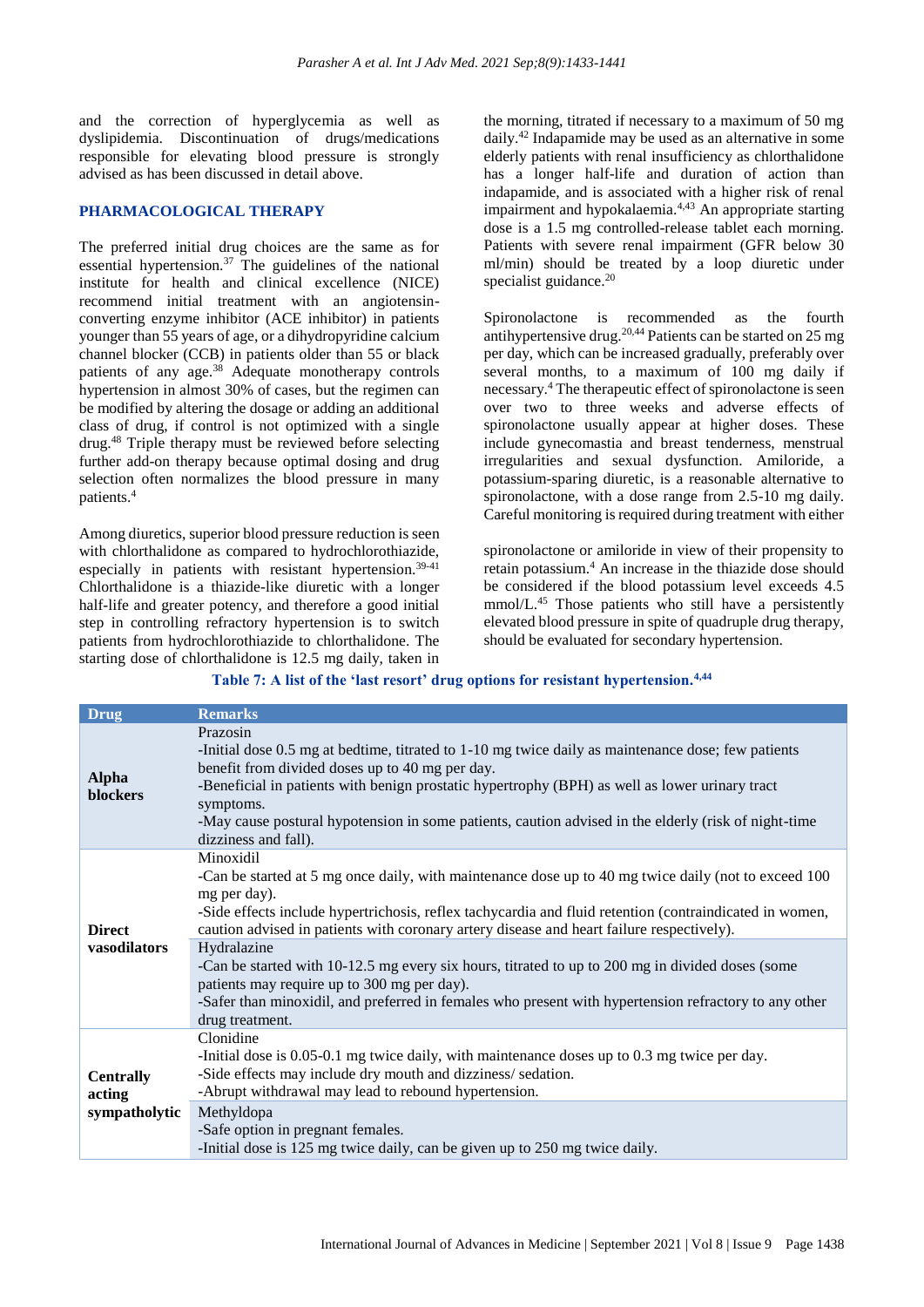

## **Figure 2: Treatment of resistant hypertension (ACC 2017 recommendations).<sup>2</sup>**

Vasodilating beta blockers, such as carvedilol and labetalol, are a preferable next option as fifth-line drug therapy.<sup>20</sup> These agents offer less cardiovascular protection than other agents, and are associated with higher rates of stroke than with any of the CCBs, ACEIs or thiazides.4,46 Carvedilol should be initiated at 12.5 mg daily, before increasing to a maximum dose of 50 mg per day. Labetalol is commenced initially at 100 mg twice daily and titrated to a maximum dose of 2400 mg daily; dose increments should not be faster than by 200 mg increments twice daily.<sup>4</sup> In some patients such as those with Diabetes, bronchial asthma, ischemic heart disease or peripheral vascular disease, traditional cardio-selective beta blockers like atenolol or metoprolol may instead be indicated.4,20

Some other 'last resort' drug options include alpha blockers, clonidine, methyldopa and direct vasodilators such as hydralazine or minoxidil. Although such agents are very efficacious in controlling blood pressure, their use must be moderated by patient co-morbidities and drug side-effects. These drugs have been summarized below in Table 7 and a general approach for the management of resistant hypertension (Figure 2).

#### **INTERVENTIONAL THERAPY**

There are a certain percentage of refractory patients who remain hypertensive despite optimum medical therapy. Thus, some new therapies specifically designed for this subgroup of patients are now being assessed, namely renal sympathetic denervation and carotid sinus stimulation.<sup>4</sup>

In renal sympathetic denervation, the ablation of renal afferent and efferent nerves is done by a radiofrequency catheter through a minimally invasive, percutaneous intervention performed via femoral access. The thermal effect generated by the application of low‐dose radiofrequency energy effectively disrupts large portions of nervous fibers located within the renal artery adventitia.<sup>59</sup> Normally, renin is released from the Juxtaglomerular apparatus via sympathetic stimulation, and causes vasoconstriction of the afferent renal vessels which leads to increased tubular reabsorption of sodium and elevated blood pressure. Renal denervation deactivates this sympathetic effect, causing decreased afferent vessel vasoconstriction and lowering of the blood pressure.<sup>4</sup> Furthermore, since other conditions, such as congestive heart failure, atrial fibrillation, sleep apnea, and diabetes mellitus are all associated with an overactive sympathetic drive, this procedure might also result in improvements in glycemic levels, sleep apnea, arrhythmias, and a decrease in oxidative stress. $47,48$ 

The other emerging intervention is carotid sinus stimulation, based on the theory that sustained electrical stimulation of carotid baroreceptors by an implantable device, should inhibit the sympathetic output.<sup>4</sup> A carotid sinus is a dilated area located at the bifurcation of the carotid artery, which contains numerous baroreceptors (stretch-sensitive mechanoreceptors) innervated by the carotid sinus nerve.<sup>49</sup> These baroreceptors can sense the endogenous blood pressure changes, and regulate the sympathetic tone via negative feedback towards the opposite direction.<sup>50</sup> These carotid baroreceptors are activated when the blood pressure is elevated, thereby transmitting inhibitory signals to the nuclei in the brain stem. This causes an attenuation of sympathetic tone and subsequently the blood pressure after a complex chain of signal reception and conversion process.<sup>51</sup>

According to recent studies, a major role of the baroreflex in the maintenance of sympathetic output has been suggested. It also participates in body fluid balance regulated by the kidney, as well as in the long-term regulation of blood pressure.<sup>52</sup> Several implantable devices for carotid baroreceptor stimulation have been developed, which have demonstrated good efficacy when used as an adjunct to regular anti-hypertensive drug treatment.<sup>49, 53</sup>

#### **CONCLUSION**

Hypertension continues to pose an ever-growing challenge in the present clinical scenario. Resistant cases are much more common now, presenting with uncontrolled blood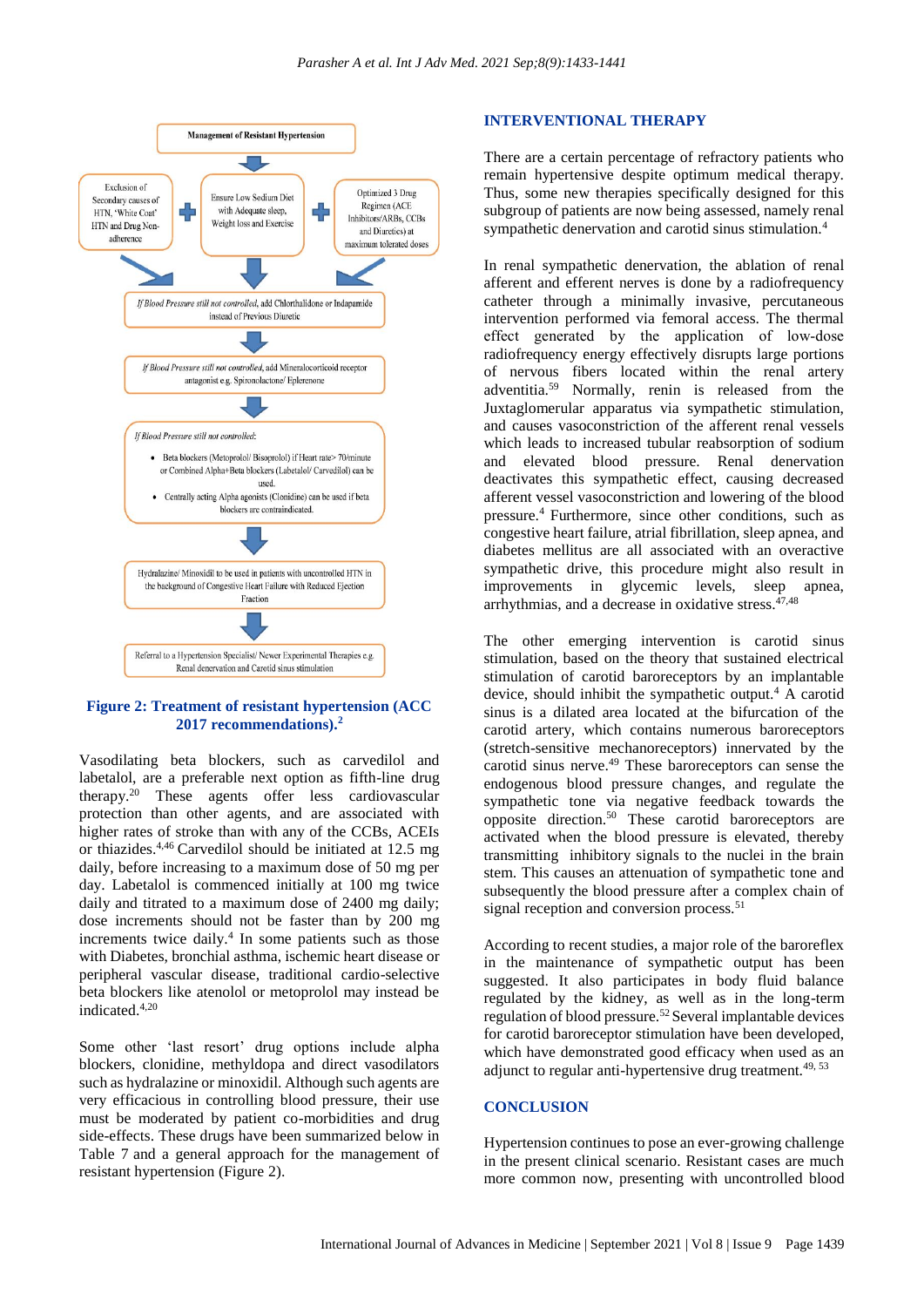pressure readings even on three anti-hypertensive agents which include at least one diuretic. Resistant hypertension needs to be correctly diagnosed and distinguished from pseudo-resistant hypertension which can be attributed to medication non-compliance, insufficient drug therapy, failure to adhere to lifestyle advice, poor measurement technique, 'white-coat' hypertension and the use of medications that interfere with blood pressure. Many of these patients have an underlying secondary cause which needs to be investigated promptly and treated accordingly to prevent further complications as well as end organ damage. Among recommended drugs, Spironolactone and vasodilatory beta blockers are the preferred 4<sup>th</sup>-and 5<sup>th</sup>-line drugs respectively, in patients unresponsive to ACE inhibitors, calcium channel blockers as well as diuretics. Although most patients are well controlled on extended drug regimes, some develop refractory hypertension which does not respond even to the 5-drug regimen. For these cases, drugs such as alpha blockers, clonidine, methyldopa, minoxidil and hydralazine may be employed under careful monitoring. Interventional therapies such as renal denervation and carotid sinus stimulation have also been developed for such patients with refractory hypertension, but still require further research and follow up to ascertain their full potency and efficacy over the long term.

*Funding: No funding sources Conflict of interest: None declared Ethical approval: Not required*

#### **REFERENCES**

- 1. Williams B, Mancia G, Spiering W. ESC Scientific Document Group. 2018 ESC/ESH guidelines for the management of arterial hypertension. Eur Heart J. 2018;39:3021-104.
- 2. Whelton PK, Carey RM, Aronow WS, Casey DE Jr, Collins KJ et al. Guideline for the prevention, detection, evaluation, and management of high blood pressure in adults: executive summary: a report of the American College of Cardiology/ American Heart Association task force on clinical practice guidelines. J Am Coll Cardiol. 2018;71:2199-269.
- 3. Chopra HK, Venkata C, Ram S. Recent Guidelines for Hypertension: A Clarion Call for Blood Pressure Control in India. Circ Res. 2019;124:984-6.
- 4. Yaxley JP, Thambar SV. Resistant hypertension: an approach to management in primary care. J Family Med Prim Care. 2015;4(2):193-9.
- 5. Faselis C, Doumas M, Vasilios Papademetriou V. Common Secondary Causes of Resistant Hypertension and Rational for Treatment. Int J Hypertens. 2011:236239.
- 6. Calhoun DA, Jones D, Textor S. Resistant hypertension: diagnosis, evaluation, and treatment: a scientific statement from the American Heart Association Professional Education Committee of the Council for High Blood Pressure Research. Hypertension. 2008;117(25):510-26.
- 7. Garg JP, Elliott WJ, Folker A, Izhar M, Black HR. Resistant hypertension revisited: a comparison of two university-based cohorts. Am J Hypertens. 2005; 18(5):619-26.
- 8. Papadopoulos DP, Papademetriou v. Resistant hypertension: diagnosis and management. J Cardiovasc Pharmacol Ther. 2006;11(2):113-8.
- 9. Sarafidis PA, Bakris GL. Resistant hypertension. An overview of evaluation and treatment. J Am Coll Cardiol. 2008;52(22):1749-57.
- 10. Alderman MH. Resistant hypertension: a clinical syndrome in search of a definition. Am J Hypertens. 2008;21(9):965-6.
- 11. Moser M, Cushman W, Handler J. Resistant or difficult-to-treat hypertension. J Clin Hypertens. 2006;8(6):434-40.
- 12. Amar J. Patients with resistant hypertension. J Hypertens. 2007;25:3-6.
- 13. Epstein M. Resistant hypertension: prevalence and evolving concepts. J Clin Hypertens. 2007;9(1):2-6.
- 14. Pisoni R, Ahmed I, Calhoun DA. Characterization and treatment of resistant hypertension. Curr Cardiol Rep. 2009;11(6):407-13.
- 15. Siddiqui M, Calhoun DA. Refractory versus resistant hypertension. Curr Opin Nephrol Hypertens. 2017;26(1):14-9.
- 16. Johnson D. How to treat: Resistant hypertension. Aust Doc. 2007;20:27-34.
- 17. Sarafidis PA, Georgianos PI, Zebekakis PE. Comparative epidemiology of resistant hypertension in chronic kidney disease and the general hypertensive population. Semin Nephrol. 2014;34:483-91.
- 18. Williams B. Resistant hypertension: an unmet treatment need. Lancet. 2009;374:1396-8.
- 19. Moser M, Setaro J. Resistant or Difficult-to-Control Hypertension. N Engl J Med. 2006;355:4.
- 20. Persell S. Prevalence of resistant hypertension in the United States, 2003- 2008. Hypertension. 2011;57:1076-80.
- 21. Viera A. Resistant hypertension. J Am Board Fam Med. 2012;25:487-95.
- 22. National Heart Foundation and High Blood Pressure Research Council of Australia Ambulatory Blood Pressure Monitoring Consensus Committee. Ambulatory blood pressure monitoring. Aust Fam Phys. 2011;40:877-80.
- 23. Canberra: National Heart Foundation of Australia; 2010. National Heart Foundation of Australia. Guide to management of hypertension. 2008.
- 24. Rimoldi S, Scherrer U, Messerli F. Secondary arterial hypertension: When, who, and how to screen? Eur Heart J. 2014;35:1245-54.
- 25. Halperin JL, Levine GN, Al-Khatib SM, Birtcher KK, Bozkurt B, Brindis RG. A Report of the American College of Cardiology/American Heart Association Task Force on Clinical Practice Guidelines. Further Evolution of the ACC/AHA Clinical Practice Guideline Recommendation Classification System. Circulation. 2016;133:1426-8.